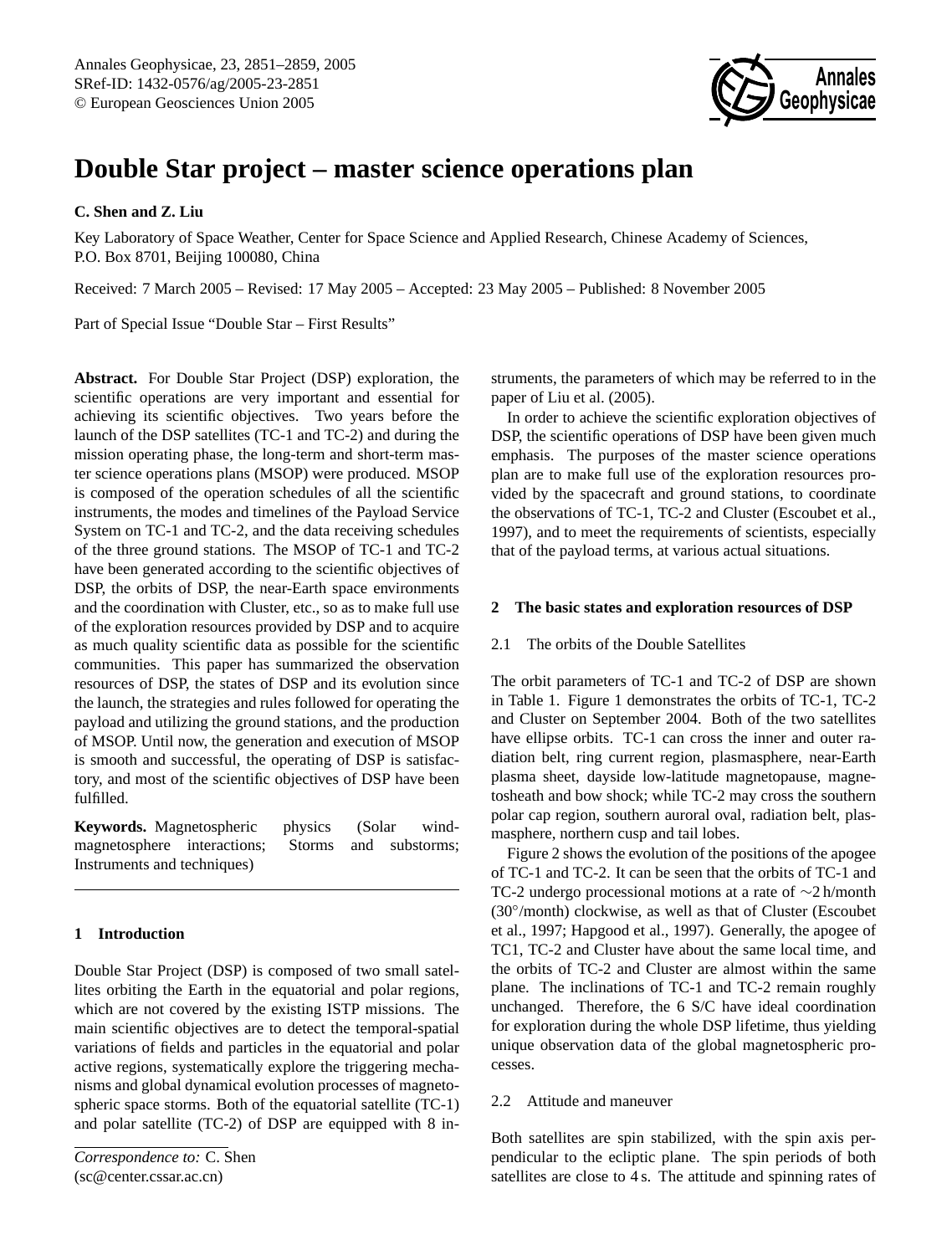**Table 1.** Parameters of TC-1 and TC-2 after launch of TC-2.

| S/C Parameters                      | TC-1 (26 July 2004)                                                                                                | TC-2 (27 July 2004)     |
|-------------------------------------|--------------------------------------------------------------------------------------------------------------------|-------------------------|
| Orbit pattern                       | Ellipse                                                                                                            | Ellipse                 |
| Perigee Geocentric distance         | 6898.97 km                                                                                                         | 7065.376 km             |
| Apogee Geocentric distance          | 85 358.80 km or 13.4 Re                                                                                            | 44 601.424 km or 7.0 Re |
| Inclination                         | $28.2^{\circ}$                                                                                                     | $90.122^{\circ}$        |
| Kepler period                       | 27.3885h                                                                                                           | 11.478h                 |
| Spin rate                           | $14.69 \,\mathrm{rmp}$<br>$14.79 \,\mathrm{rmp}$                                                                   |                         |
| Spin direction                      | 89.9° from the ecliptic plane<br>89.5° from the ecliptic plane                                                     |                         |
| <b>Expected Telemetry precision</b> | Near perigee: $<$ 4 km<br>Near perigee: $<$ 4 km<br>Radial near apogee: $<$ 20 km<br>Radial near apogee: $<$ 20 km |                         |
| <b>Mass</b>                         | $336.5 \,\mathrm{kg}$                                                                                              | $343 \text{ kg}$        |
| Power                               | $\sim$ 300 W                                                                                                       | 306 W                   |
| Launch date                         | 19:06 UT, 29 December 2003                                                                                         | 15:05 UT, 25 July 2004  |
| <b>Expected Lifetime</b>            | $>18$ months<br>$>12$ months                                                                                       |                         |



**Fig. 1.** TC-1, TC-2 and Cluster orbits in GSE during 1–20 September 2004 viewed from the +Z (left panel) and +Y directions (right panel).

the two satellites vary slowly with time. Maneuvers are performed periodically so as to adjust the satellite attitude and spin periods. During the maneuver processes, HIA, PEACE and ASPOC of TC-1, and NUADU and LEID of TC-2 need to be switched off, in order to protect their sensors from contamination. Within the 0.5 h before and 2.5 h after the maneuver periods, HIA, PEACE, ASPOC, NUADU and LEID will be switched off.

The evolution of the TC-1 attitude is shown in Fig. 3. At the end of the commissioning phase (about orbit 50), the spin axis of TC-1 is almost along the normal of the ecliptic plane with an inclination angle of 89.7° from the ecliptic plane, while the spinning speed of TC-1 is 14.74 rpm with a spin period of 4.071 s. One maneuver has been made on 13 July 2004 (orbit 171) to pull the attitude of TC-1 back to the normal state, as indicated in Fig. 3. Unfortunately, by 8 November 2004 (orbit 275) the two attitude control computers of TC-1 both failed, so that since then no maneuver could be made and its attitude parameters could only be determined on the ground by FGM data and Sun pulse data.

Figure 4 illustrates the evolution of the attitude parameters of TC-2. After the launch of TC-2, its attitude has been adjusted to satisfactory values, as shown in Table 1. However, the two attitude control computers of TC-1 have been destroyed on 2 and 10 August 2004, respectively, most possibly caused by the extremely strong space hazard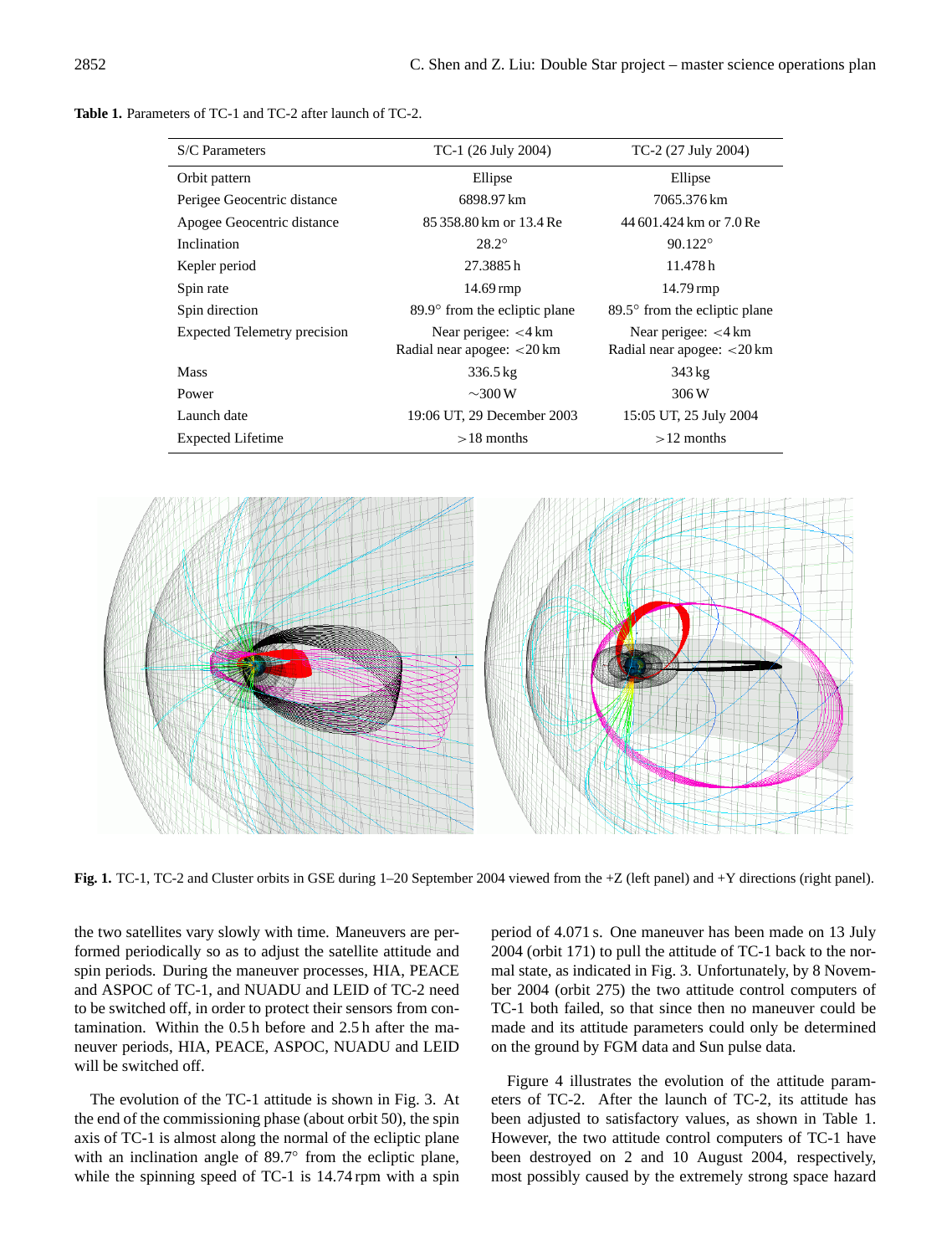

**Fig. 2.** Evolution of the magnetic local time (left panel) and SM latitude (right panel) of the apogee of DSP with time as predicted. The origin of the horizontal axis is the launch time of TC-1.



**Fig. 3.** Evolution of the TC-1 spinning speed (upper panel), the ecliptic latitude (mid panel) and ecliptic longitude (lower panel) of the spin axis of TC-1. Note that the Kepler period of TC-1 is about 27.4 h.

event which occurred in July 2004 and lasted for about two weeks. During this space hazard, the flux of  $>2$  Mev electron at geosynchronoeus position reached a maximum value of about  $3 \times 10^5$ s<sup>-1</sup> $\cdot$ cm<sup>-2</sup> $\cdot$ sr<sup>-1</sup>, which was very rare in history, and serious internal charging of the satellite systems could have been caused (Wrenn et al., 2002). At present, the attitude parameters of TC-2 can only be determined on the ground by FGM data and Sun pulse data.

Until now, the attitude of both TC-1 and TC-2 satisfies the requirements of the scientific payload. The spin rate of the two satellites should always meet the requirements of scientific payload within the whole planned lifetime of DSP.

#### 2.3 Power supply and eclipse

The actual output powers of the solar batteries of TC-1 and TC-2 are about 312 W and 306 W, respectively, at the beginning of their lifetimes, much better than pre-launch expectations. The decay of the powers of the solar batteries of TC-1 and TC-2 with time is much less (not larger than 20 W).

During long Earth eclipse periods, there may be a power shortage. Long eclipse and short eclipse are defined as that with durations longer and shorter than 120 min, respectively. Within the intervals of long eclipse, all of the payload of the corresponding satellites, except for FGM, STAFF, NUADU and the solid state recorder, have to be switched off, due to the shortage of satellite power supply. A short eclipse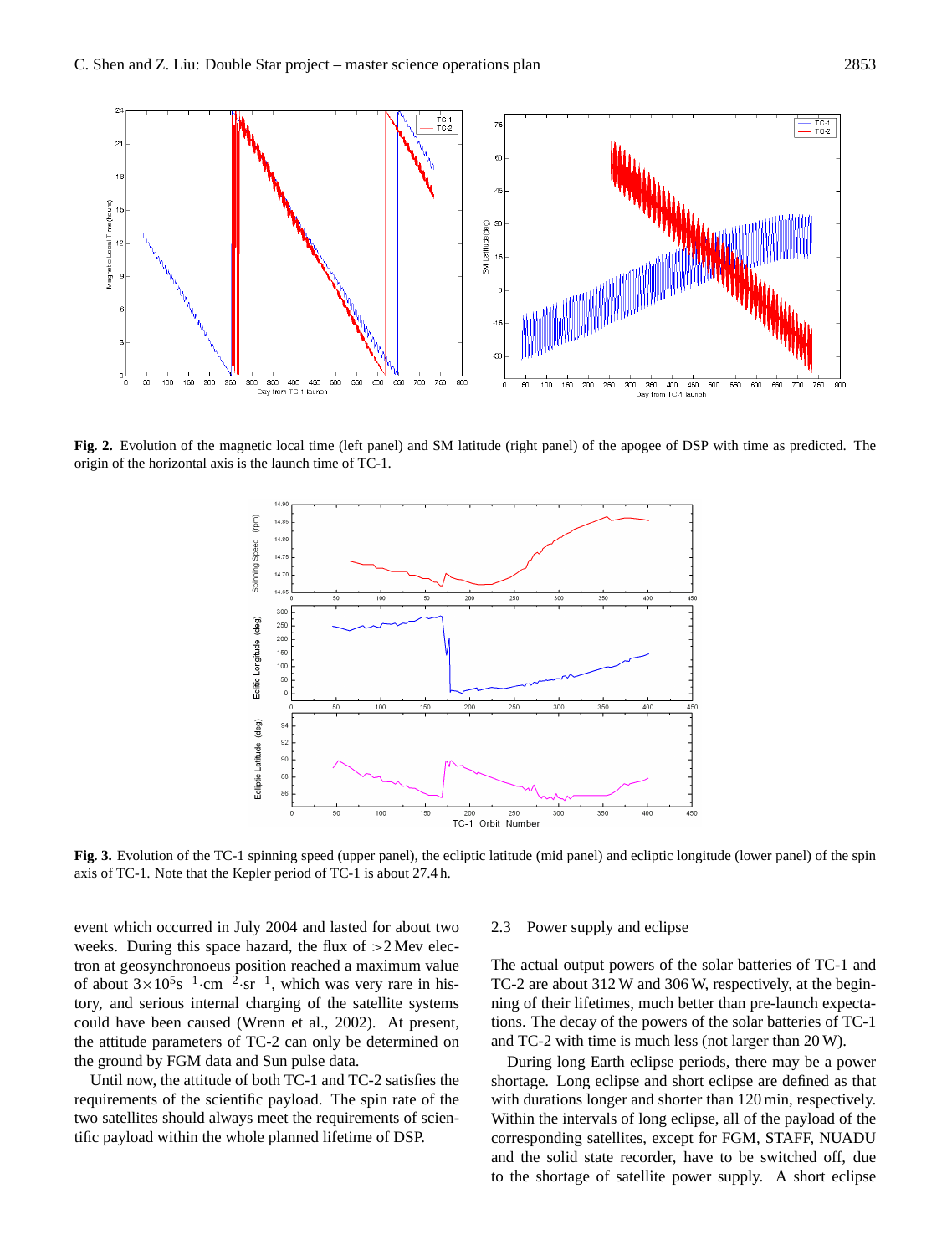

**Fig. 4.** Evolution of the TC-1 spinning speed (upper panel), the ecliptic latitude (mid panel) and ecliptic longitude (lower panel) of the spin axis of TC-2. Note that the Kepler period of TC-2 is about 11.5 h.



**Fig. 5.** Schematic illustration of the ground visibilities of the two DSP satellites from the three ground stations. The orbits of TC-1 and TC-2 are plotted with dashed lines. The ground is demonstrated as one black horizontal line, on which the Beijing station (BS), Villafranca station (VS) and Shanghai station (SS) are marked. The boundaries of the ground visibilities at high and mid data dumping rates are shown as red and blue circles, respectively.

will not affect the power supply of both satellites and all the instruments can be switched on. For TC-1, from August through September of 2004, long Earth eclipses occured, with the longest one having a duration of 278 min; the next long Earth eclipse of TC-1 will appear during late October and early November of 2006. For TC-2, there is no long eclipse during its lifetime; but the long Earth eclipse of TC-2 may appear during early September of 2005.

### 2.4 Payload data recording and dumping

Both of the Solid State Recorders (SSR) on board the equatorial and polar satellites have a volume of about 2 Gbits. SSR will record both engineering data and scientific data. The total data rates of TC-1 and TC-2, including that of the Payload Service System and the eight payloads, are 15 515 bps and 16 567 bps, respectively. The maximum volumes of the observed scientific data per orbit for TC-1 and TC-2 are 1.4 Gbits and 0.67 Gbits, respectively. Therefore, SSR on board TC-1 and TC-2 can record 1.4 orbits and 3 orbits of observed data, respectively.

There are three data dumping rates, 1024 kbps, 128 kbps and 16 kbps, for three different heights of DSP, respectively. If the payloads on board the two satellites are operating full time with no disruption, 0.5 h/4 h/35 h per obit are needed for the data downlink at the rates 1024 kbps/128 kbps/16 kbps for TC-1; while 0.2 h/1.9 h/14.6 h per obit are needed for the data downlink at the rates 1024 kbps/128 kbps/16 kbps for TC-2. The allowed overall durations for data downlink for TC-1 and TC-2 are less than 5 h and 3 h, respectively.

There are three ground stations, Beijing station (BS), Shanghai station (SS) in China and Villafranca station (VS) in Spain, which are applicable for receiving the dumped data of TC-1 and TC-2. Figure 5 demonstrates the visibilities of the three ground stations from TC-1 and TC-2.

The basic principles followed during the S/C data dumping and data receiving by the ground stations are as follows:

- 1. The data receiving of TC-1 is preferred to that of TC-2;
- 2. The priority rule of data dumping modes is High rate – middle rate – low rate;
- 3. The priority rule of the three ground stations is Beijing station – Villafranca station – Shanghai station.

Thus, we may have a unique best choice for various ground pass situations.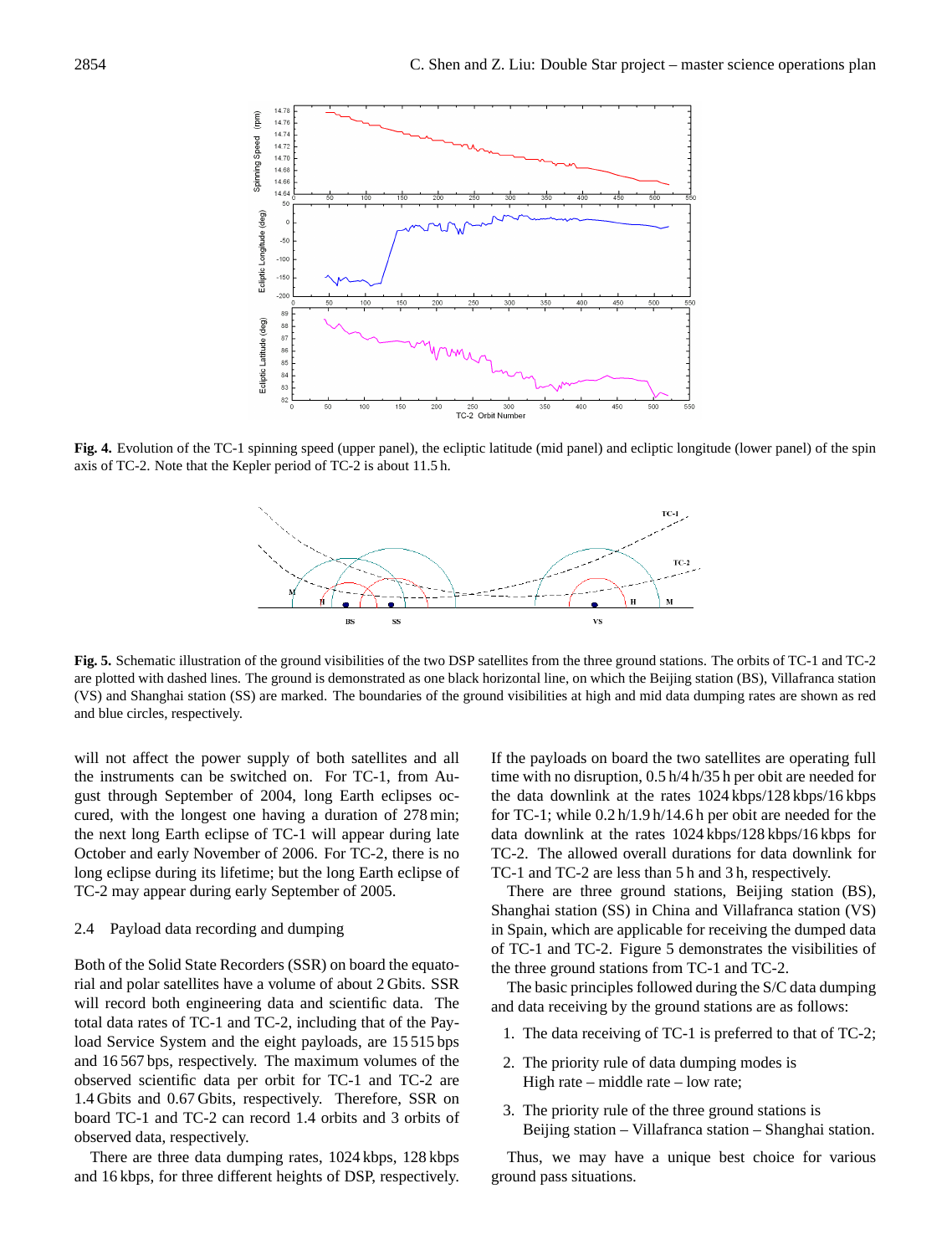**Table 2.** The coordinated observations of TC-1, TC-2 and Cluster.

| Magnetospheric processes    | Exploration regions of TC-1                                                                         | Exploration regions of TC-2                                       | Exploration regions of CLUSTER                  |
|-----------------------------|-----------------------------------------------------------------------------------------------------|-------------------------------------------------------------------|-------------------------------------------------|
| Substorms / magnetic storms | Near-Earth plasma sheet (With the apogee)                                                           | Aurora oval / Polar cap / Ring current                            | Plasma sheet $(x \sim -20R_F)$ and Ring current |
| (in summer)                 | at about midnight, $x \sim -13.4 R_F$ )                                                             | (With the apogee at about midnight)                               | $(x \sim 4 R_F)$                                |
| Magnetopause boundary       | Dayside LLBL (With the apogee at                                                                    | Aurora oval / Polar cap / Cusp                                    | Solar wind/Bow shock/Sheath/Cusp/HLBL           |
| layer dynamics (in spring)  | about noon, $x \sim -13.4 R_F$ )                                                                    | (With the apogee at about noon)                                   |                                                 |
| Interplanetary shock impact | Solar wind/Bow shock/Sheath/LLBL/<br>Radiation belt/Ring current<br>(With the apogee at about noon) | Aurora oval / Polar cap / Cusp<br>(With the apogee at about noon) | Solar wind/Bow shock/Sheath/Cusp/HLBL           |
| Transferring processes from | Sheath/LLBL/Plasma sheet                                                                            | Aurora oval / Polar cap / Cusp                                    | Sheath / Dawn or Dusk magnetopause              |
| solar wind to magnetosphere | (With the apogee at dawn/dusk)                                                                      | (With the apogee at dawn/dusk)                                    | boundary layer                                  |



**Fig. 6.** TC-1 satellite total visibility at high and mid data dumping rates from the three ground stations.

The total effective ground visibility from the three ground stations for the two DSP satellites is demonstrated in Figs. 6 and 7. It can be expected that most of the observation data of DSP satellites can be dumped and received by the three ground stations at high and mid data rates.

#### **3 DSP master science operations plan**

#### 3.1 DSP exploration regions of geomagnetosphere

To fulfill the scientific objectives, TC-1 is to explore the radiation belt, plasmasphere, ring current, plasma sheet, magnetopause, magnetosheath, bow shock, while TC-2 explores the radiation belt, plasmasphere, ring current, polar regions (auroral oval and polar cap), cusp and lobe regions. Figure 8 illustrates the DSP exploration regions. Priority rule given to the exploration regions is:

Active regions – Polar regions  $(>15 \text{ min})$  – Radiation belt – Lobe.



**Fig. 7.** TC-2 satellite total visibility at high and mid data dumping rates from the three ground stations.

3.2 Coordination between TC-1, TC-2, CLUSTER and ground observations

As shown in Sector 2.1, the orbits of TC-1, TC-2 and Cluster can well be coordinated for joint explorations to magnetosphere processes. TC-1 and TC-2 occupy equatorial and polar exploration areas, respectively. The apogees of TC1, TC-2 and Cluster always have about the same local time. Table 2 shows some coordinated observations of the equatorial and polar satellites of DSP with Cluster.

During the actual scientific operations of DSP, Hapgood of EPOS generates the quantitative time tables for the coordinated observations of TC-1, TC-2 and Cluster based on the approach for Cluster and ground-based coordination (Lockwood and Opgenoorth, 1997; Opgenoorth and Lockwood, 1997; Hapgood et al., 1997), and DSP Scientific Operations Center will ingest these time tables into the weekly scientific operation plans of DSP.

DSP exploration has been carried out in coordination with ground detections at different latitudes and polar observations. Various ground instruments and observatories, such as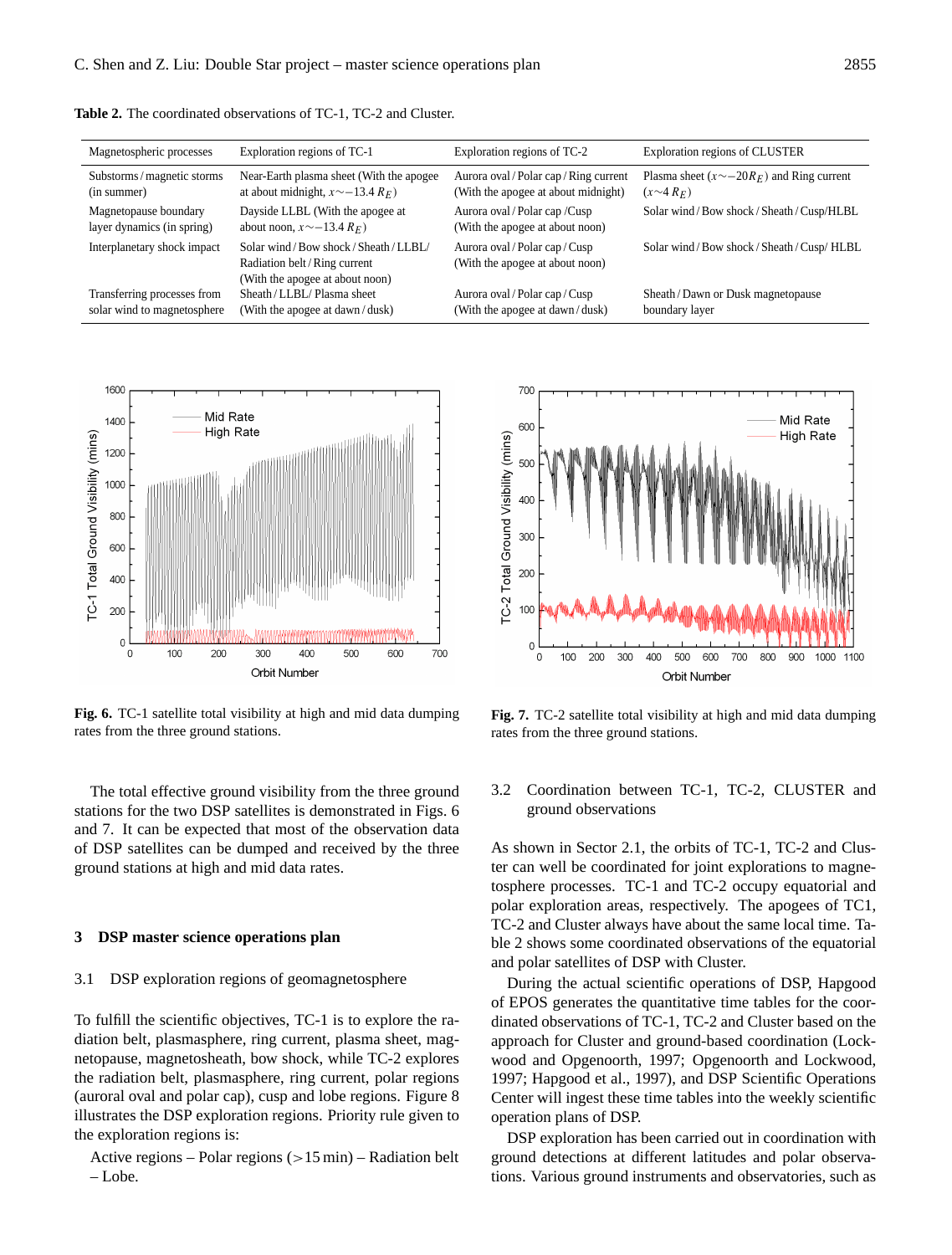

**Fig. 8.** Demonstration of regions in near-Earth magnetopause explored by DSP. RBT means the radiation belt, ACT indicates the active regions including ring current, plasma sheet, magnetopause and cusp, and LOB marks the lobes.

those of Zhongshan Station and Great Wall Station in Antarctica, SuperDarn, etc., have joined in the coordination observations.

3.3 Operation modes of DSP payloads

The regulations for the operations of the payloads listed below have been followed during the DSP explorations:

- 1. In the radiation belt the energetic and high energy particles may cause fatal damages to PEACE, ASPOC and NUADU, so that these payload need to be switched off within the radiation belt.
- 2. During the long-term Earth eclipses or moon eclipses with intervals longer than 180 min, all the payload, except FGM and SSR, have to be switched off due to the limitation of power supply. For short Earth eclipses or moon eclipses, all the payloads can operate continuously.
- 3. During the orbits with very short intervals of visibility from ground stations, payloads with high date rates are

possibly switched off in secondary exploration regions. The active regions (magnetopause, plasma sheet, ring current and cusp) have been given higher priority for explorations.

- 4. Within the 0.5 h before and 2.5 h after the maneuvers, when gas is released, HIA, PEACE, ASPOC, NUADU and LEID will be switched off.
- 5. ASPOC can be switched off during the Earth eclipses and Moon eclipses.
- 3.4 Master science operations plan

The long-term scientific observation activities of DSP have been planned and some have already been executed as follows:

(1) Period December 2003 – February 2004: Launch of TC-1 and commissioning of the payloads. Payloads that complete their commissioning tests will start the observations. Effort has been made to obtain as much effective scientific data as possible during this period. During this phase, the dayside magnetospheric processes have been explored by TC-1 in coordination with Cluster.

(2) Period March 2004 – June 2004: The spring exploration campaign has been carried out in coordination with Cluster and ground observations to investigate the global evolution of the dawn side magnetospheric processes.

(3) Period July 2004 – October 2004: Launch of TC-2 and commissioning of the payloads during July–August 2004. Payloads have joined in the explorations after the completion of the commissioning tests. During this phase, the nightside magnetospheric processes, including storms and substorms, have been explored by TC-1 and TC-2 with the coordination of Cluster.

(4) Period November 2004 – January 2005: Dusk side magnetospheric processes have been explored by TC-1 and TC-2 in coordination with Cluster.

(5) Period February 2005 – April 2005: Dayside magnetospheric processes are explored by TC-1 and TC-2 in coordination with Cluster.

(6) Period May 2005 – July 2005: Dawn side magnetospheric processes are to be explored by TC-1 and TC-2 in coordination with Cluster. The apogee of TC-2 has dropped onto the vicinity of ecliptic plane during this period.

(7) After July 2005: The expected end of DSP. It has just been decided that another 1.5-year long operation of DSP will be further carried out, thus the 6-point space exploration will continue.

The master science operation plan (MSOP) is composed of the operation schedules of all 16 scientific instruments, the modes and timelines of the Payload Service System on TC-1 and TC-2, and the data receiving schedules of the three ground stations. The production of the master science operation plans of TC-1 and TC-2 is based on the scientific objectives of DSP, the orbits of DSP, the near-Earth space environments and the coordination with Cluster, etc., so as to make full use of the detection resources offered by DSP and obtain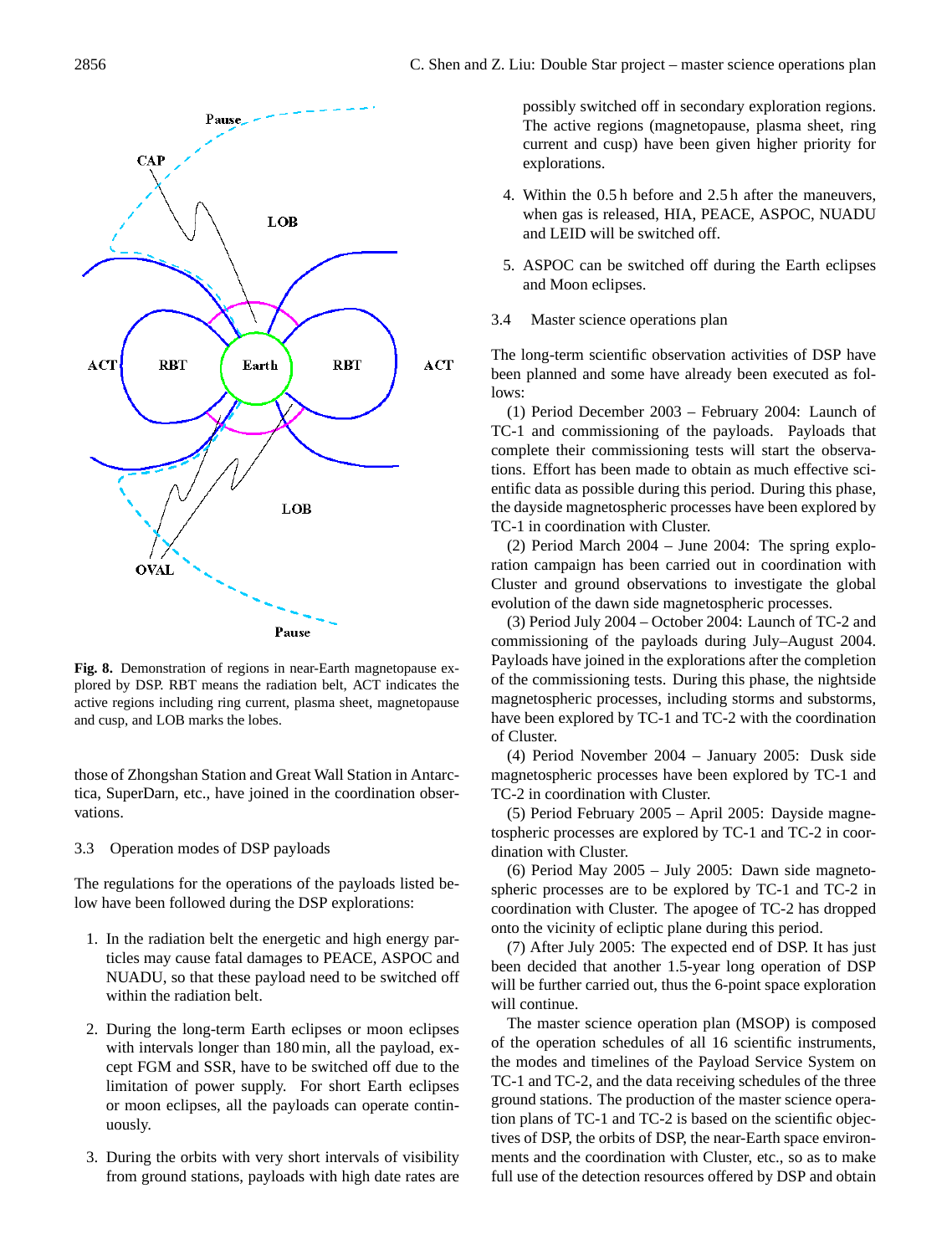

**Fig. 9.** The Bryant plots of the operation plans of FGM (upper panel), PEACE (mid panel) and HIA (lower panel) of TC-1 during the planning period 65 (orbit 386–391) on 14–21 March 2005. In the Bryant plots, the operation of payloads for each orbit has been illustrated as one leaning line segment starting and ending at the perigee, with the switched-on state denoted as thick black lines and the switched-off state as dashed ones. The horizontal axis is the orbit time marked by orbit numbers, the date and local time of the apogee have also been given above the upper horizontal axis, while the vertical axis shows the time of one orbit period with the apogee at the center. The operations plan of HEED/HEPD/HID is the same as that of FGM; the operations plan of ASPOC is the same as that of PEACE; the operations plan of STAFF is similar to that of HIA. The green crosses mark the magnetopause boundaries (MPB), red asterisks mark the boundaries of the radiation belt (RBT), and the blue squares and diamonds denote the Earth eclipse and Moon eclipse, respectively.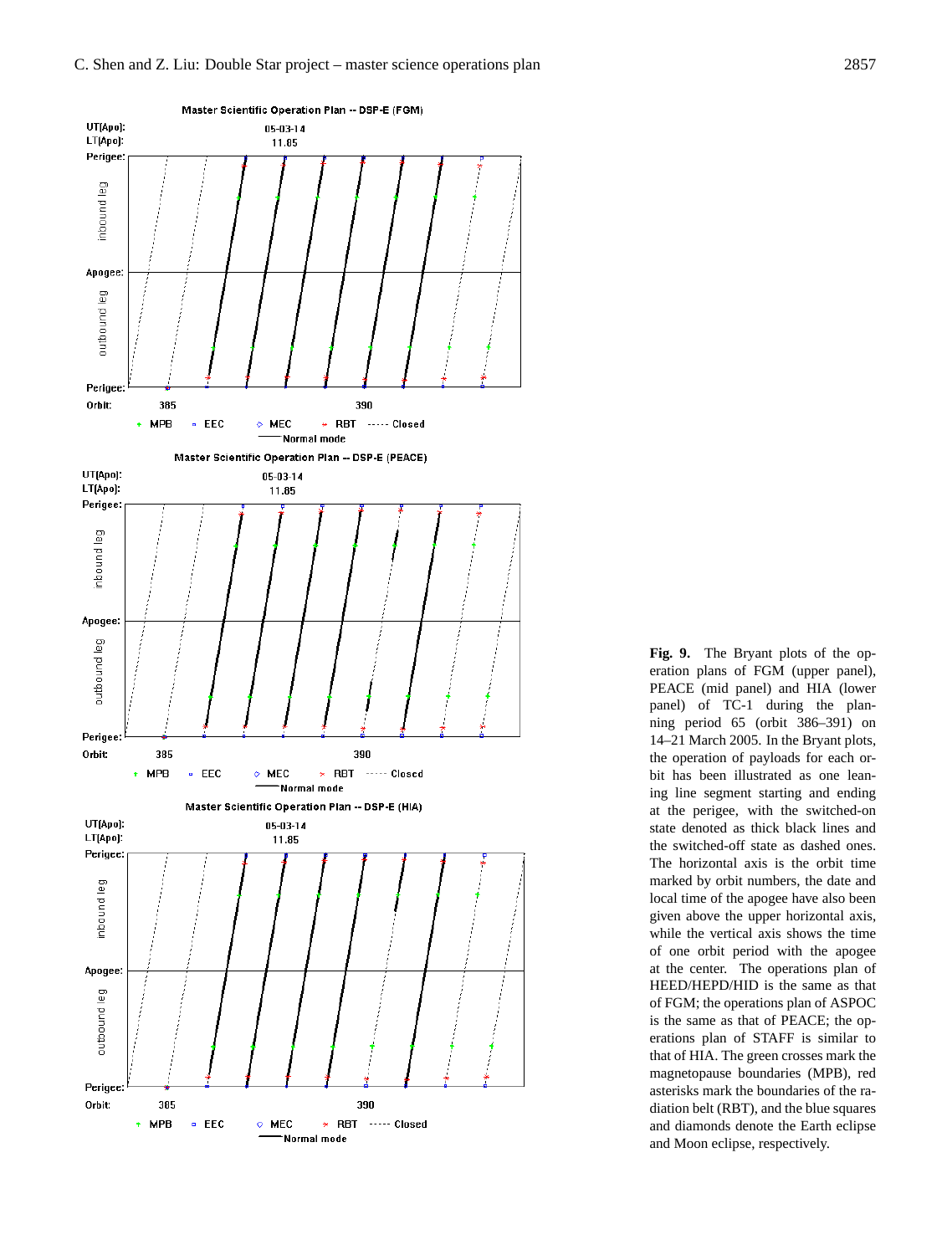

**Fig. 10.** The Bryant plots of the operation plans of HEED (upper panel), PEACE (mid panel) and NUADU (lower panel) of TC-2 during the planning period 65 (orbit 486–499) on 14–21 March 2005. The operations plan of FGM/HEPD/HID/LEID/LEFW is the same as that of HEED. The meanings of the symbols in the plots are the same as that of Fig. 9.